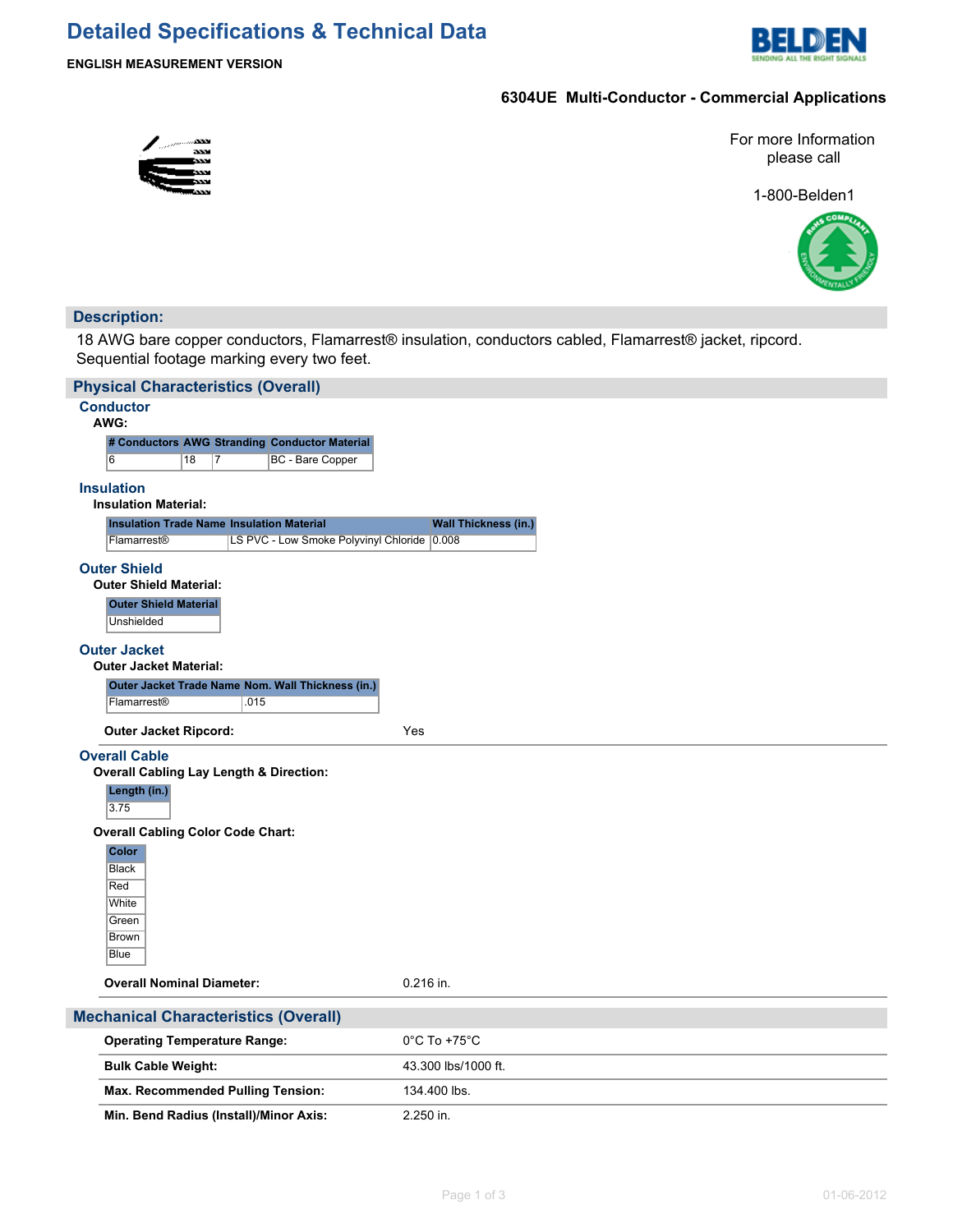

# **ENGLISH MEASUREMENT VERSION**

# **6304UE Multi-Conductor - Commercial Applications**

| <b>Applicable Specifications and Agency Compliance (Overall)</b> |                 |  |  |  |
|------------------------------------------------------------------|-----------------|--|--|--|
| <b>Applicable Standards &amp; Environmental Programs</b>         |                 |  |  |  |
| NEC/(UL) Specification:                                          | <b>CMP</b>      |  |  |  |
| <b>CEC/C(UL) Specification:</b>                                  | <b>CMP</b>      |  |  |  |
| <b>EU CE Mark:</b>                                               | Yes             |  |  |  |
| EU Directive 2000/53/EC (ELV):                                   | Yes             |  |  |  |
| EU Directive 2002/95/EC (RoHS):                                  | Yes             |  |  |  |
| EU RoHS Compliance Date (mm/dd/yyyy):                            | 04/01/2005      |  |  |  |
| EU Directive 2002/96/EC (WEEE):                                  | Yes             |  |  |  |
| EU Directive 2003/11/EC (BFR):                                   | Yes             |  |  |  |
| CA Prop 65 (CJ for Wire & Cable):                                | Yes             |  |  |  |
| MII Order #39 (China RoHS):                                      | Yes             |  |  |  |
| <b>Flame Test</b>                                                |                 |  |  |  |
| <b>UL Flame Test:</b>                                            | <b>NFPA 262</b> |  |  |  |
| <b>CSA Flame Test:</b>                                           | FT <sub>6</sub> |  |  |  |
| <b>Plenum/Non-Plenum</b>                                         |                 |  |  |  |
| Plenum (Y/N):                                                    | Yes             |  |  |  |
| <b>Non-Plenum Number:</b>                                        | 5304UE          |  |  |  |
| <b>Electrical Characteristics (Overall)</b>                      |                 |  |  |  |

**Nom. Capacitance Conductor to Conductor: Capacitance (pF/ft)** 34.000

#### **Nom. Conductor DC Resistance:**

**DCR @ 20°C (Ohm/1000 ft)** 6.5

#### **Max. Operating Voltage - UL:**

**Voltage**

300 V RMS

#### **Max. Recommended Current:**

**Current** 3.5 Amps per conductor @ 25°C

## **Related Documents:**

No related documents are available for this product

### **Put Ups and Colors:**

| Item $#$       | Putup    | <b>Ship Weight</b> | Color          | <b>Notes</b> | <b>Item Desc</b>    |
|----------------|----------|--------------------|----------------|--------------|---------------------|
| 6304UE 877U500 | 500 FT   | $23.500$ LB        | <b>NATURAL</b> |              | $6$ #18 First first |
| 6304UE 8771000 | 1.000 FT | 45.000 LB          | <b>NATURAL</b> |              | 6#18 FLRST FLRST    |
| 6304UE 877500  | 500 FT   | 23.000 LB          | <b>NATURAL</b> |              | 6#18 FLRST FLRST    |

#### **Notes:**

C = CRATE REEL PUT-UP.

Revision Number: 2 Revision Date: 06-02-2008

© 2012 Belden, Inc All Rights Reserved.

Although Belden makes every reasonable effort to ensure their accuracy at the time of this publication, information and specifications described herein are subject to error or omission and to change without notice, and the listing of such information and specifications does not